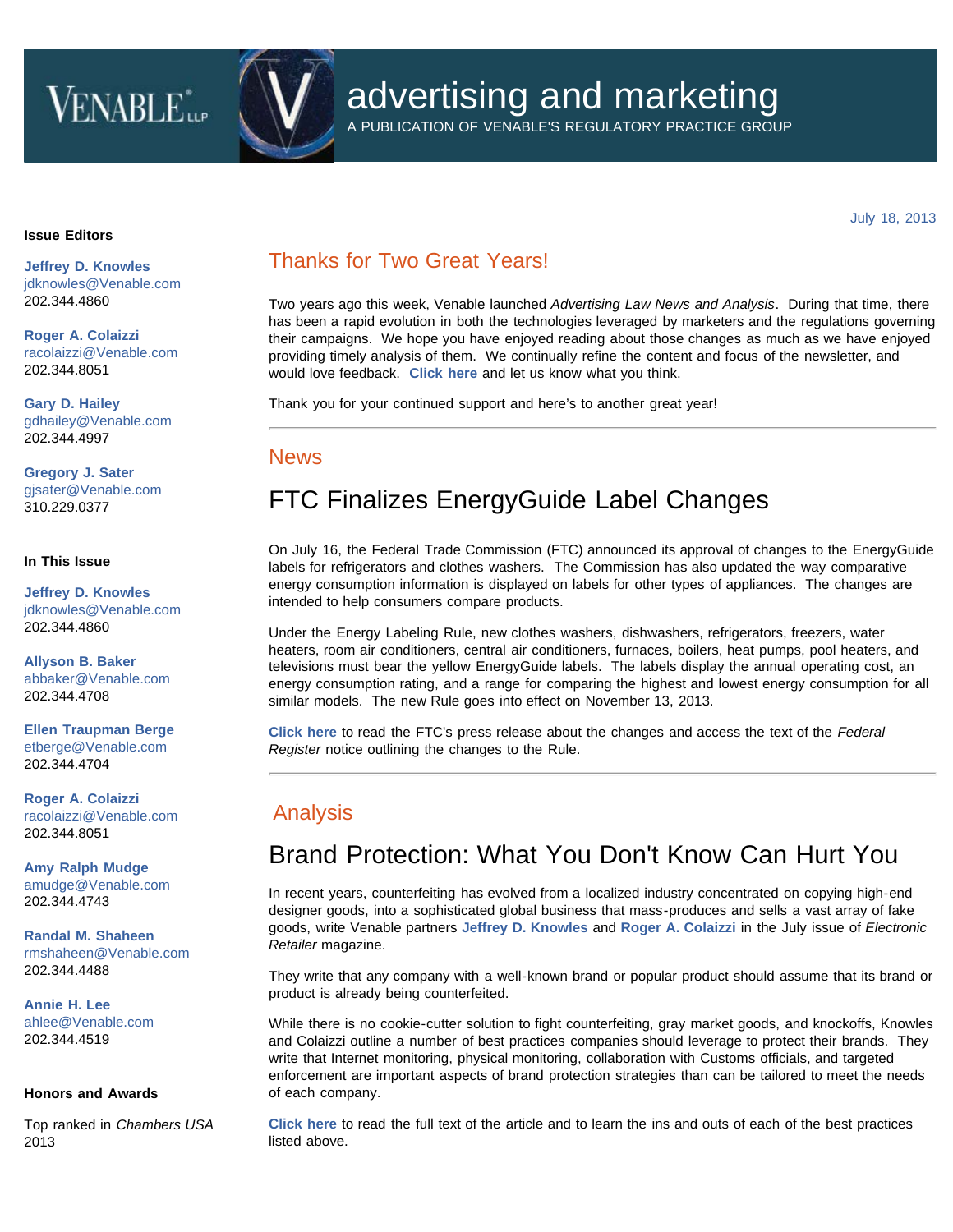

Law Firm of the Year, National Advertising, *U.S. News and World Report*, 2011-2012



Top-Tier Firm *Legal 500*

**For more information about Venable's award-winning Advertising and Marketing practice, please visit our website at [www.Venable.com/Advertising](http://www.venable.com/Advertising-and-Marketing)[and-Marketing](http://www.venable.com/Advertising-and-Marketing)**

# Staffing Announcements Set Tone at FTC

On June 17, Jessica Rich was named Director of the FTC's Bureau of Consumer Protection (BCP) by FTC Chairwoman Edith Ramirez. Rich replaces David Vladeck who returned to teaching law after leading BCP through several years of increasingly aggressive and far-reaching enforcement actions.

Marketers can expect "more of the same" from a Rich-led BCP, write Venable partners **[Jeffrey D.](http://www.venable.com/jeffrey-d-knowles/) [Knowles](http://www.venable.com/jeffrey-d-knowles/)**, **[Amy Ralph Mudge](http://www.venable.com/amy-r-mudge/)**, and **[Randal M. Shaheen](http://www.venable.com/randal-m-shaheen/)** in the July issue of the *DRMA Voice*. After working closely with him for several years, they say, it is likely Rich will maintain some of the zeal with which Vladeck pursued marketers.

The article also discusses what marketers can expect from new FTC Chairwoman Ramirez and provides thoughts on President Obama's recent nomination of Terrell McSweeney to fill the vacant seat on the five-seat Commission.

**[Click here](http://www.responsemagazine.com/drma/pair-june-announcements-sets-stage-ftc-5384)** to read the full text of their commentary.

### FCC Rules May Disconnect Marketing to Mobile Phones

On October 16, revised Federal Communication Commission (FCC) rules for calling or texting cell phones will take effect, write Venable attorneys **[Ellen T. Berge](http://www.venable.com/ellen-t-berge/)** and **[Annie H. Lee](http://www.venable.com/annie-h-lee/)**, with summer associate Thomas Chappell\* in a recent post to Venable's advertising law blog.

Current FCC rules for calling cell phones require "prior express consent" – which may be written or oral – to make such calls when an autodialer is used. The revised rule requires "prior express written consent" for autodialed calls (or texts) made to cell phones for solicitation purposes. To obtain prior express written consent under the new rules, marketers must ensure that the consent is in writing, includes the written or digital signature of the person called, and contains the phone number the consenting person allows the telemarketer to contact.

These specific requirements, and outstanding questions about the definitions of some terms in the Rule, create potential areas of noncompliance. Marketers can be sure that plaintiffs' attorneys will be on the lookout for marketers who do not exactly follow the revised rule and will aggressively seek class action recovery.

**[Click here](http://www.allaboutadvertisinglaw.com/blog/2013/07/attention-marketers-are-you-ready-for-the-fccs-new-rule-for-calling-and-texting-cell-phones.html)** to read the full text of the post by Berge, Lee, and Chappell\* on Venable's advertising law blog, **[www.allaboutadvertisinglaw.com](http://www.allaboutadvertisinglaw.com/)**.

\* Chappell is a Venable summer associate and is not admitted to practice law.

## What Corday Confirmation Means Going Forward

A recent decision by the U.S. Court of Appeals for the District of Columbia Circuit held that President Obama's recess appointments to the National Labor Relations Board (NLRB) were unconstitutional. This decision indirectly called into question the appointment of Richard Cordray to head the Consumer Financial Protection Bureau (CFPB) because his nomination was made in the same fashion and at the same time as the NLRB recess appointments. In turn, concerns about the validity of Cordray's nomination also called into question the structure and future of CFPB, as well as the validity of actions the Bureau took under Cordray's leadership.

Those concerns were put to rest on July 16, when the Senate confirmed Cordray as Director of the CFPB by a bipartisan vote.

If anything, Cordray's confirmation will solidify the Bureau's agenda, writes Venable partner **[Allyson B.](http://www.venable.com/allyson-b-baker/) [Baker](http://www.venable.com/allyson-b-baker/)** in a recent client alert. In some instances, she says, the Bureau might even pursue its agenda and stated goals more assertively than it has in the past. It also makes it more likely that the Bureau will maintain its single-director structure instead of, as some had speculated, morphing into a bipartisan, multicommissioner format similar to the FTC.

**[Click here](http://www.venable.com/the-senates-confirmation-of-richard-cordray-as-director-of-the-consumer-financial-protection-bureau-and-what-this-means-going-forward-07-17-2013/)** to read the full text of Baker's client alert.

### Upcoming Events